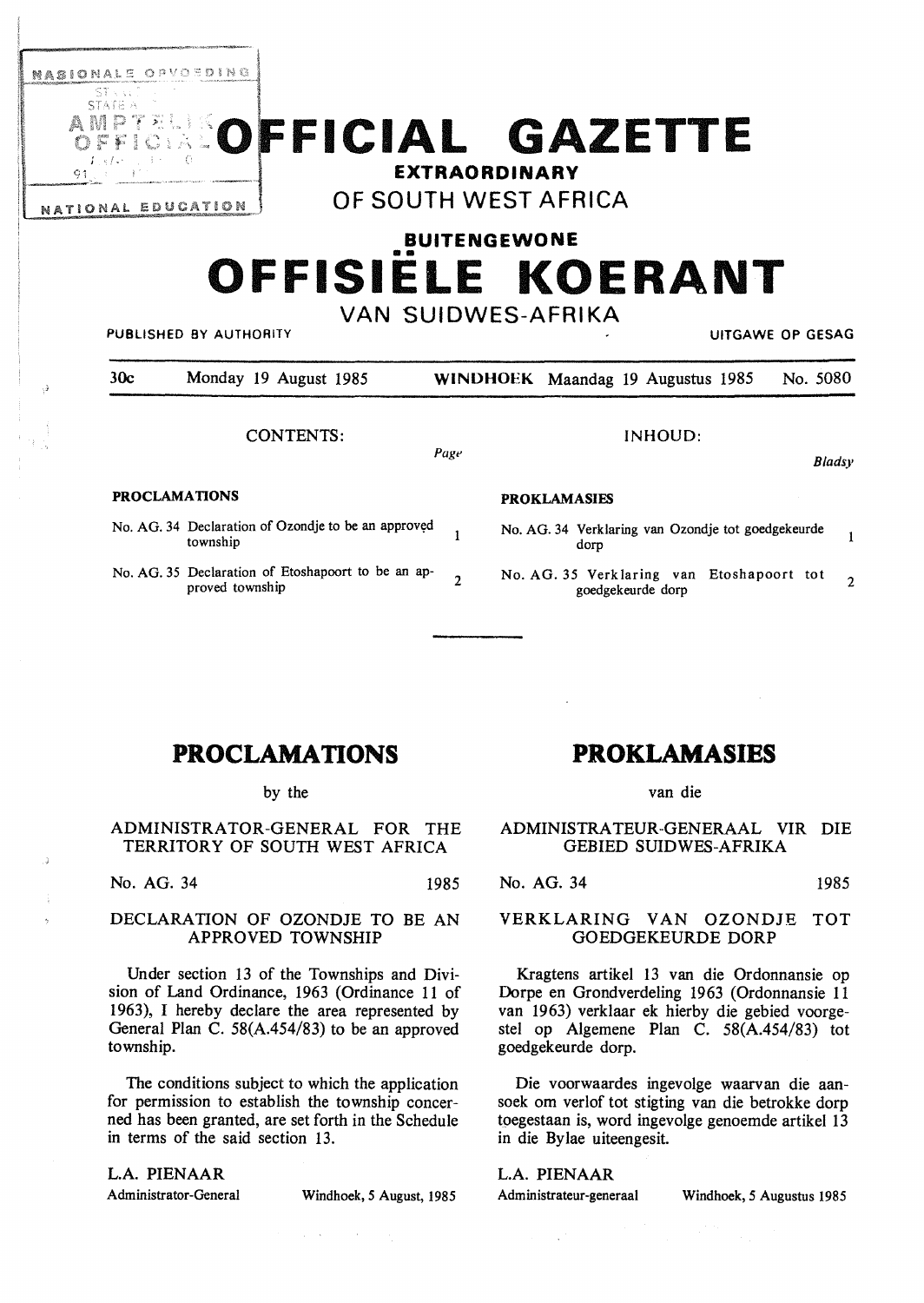#### **SCHEDULE**

#### 1. NAME OF TOWNSHIP

The township shall be called Ozondje.

#### 2. COMPOSITION OF TOWNSHIP

The township comprises 986 erven numbered 1 - 231, 233 - 407, 409 - 822, 824 - 908, 910 - 976, 984 - 997, 7 parks numbered 977 - 983 and streets as indicated on General Plan C. .38(A.454/83).

#### 3. CONDITIONS OF TITLE

The following condition shall be registered in favour of the local authority against the title deeds of all erven:

The erf shall be used or occupied only for purposes which are in accordance with, and the use or occupation of the erf shall at all times be subject to, the provisions of the Omaruru Town Planning Scheme prepared and approved in terms of the Town Planning Ordinance, 1954 (Ordinance 18 of 1954).

#### BYLAE

#### 1. NAAM VAN DORP

Die dorp heet Ozondje.

#### 2. SAMESTELLING VAN DORP

Die dorp bestaan uit 986 erwe genommer 1 - 231, 233 - 407,409 - 822, 824 - 908, 910- 976, 984 - 997, 7 parke genommer 977 - 983 en strate soos aangeJui op Algemene Plan C. 58(A.454/83).

#### 3. TITELVOORWAARDES

Die volgende voorwaarde moet ten gunste van die plaaslike bestuur geregistreer word teen die titelbewyse van alle erwe:

Die erf mag benut of geokkupeer word slegs vir doeleindes wat strook met, en die benutting of okkupasie van die erf sal te alle tye onderworpe wees aan, die bepalings van die Dorpsbeplanningskema van Omaruru wat ingevolge die Dorpsbeplanningsordonnansie 1954 (Ordonnansie 18 van 1954) ontwerp en goedgekeur is.

No. AG. 35 1985

#### DECLARATION OF ETOSHAPOORT TO BE AN APPROVED TOWNSHIP

Under section 13 of the Townships and Division of Land Ordinance, 1963 (Ordinance 11 of 1963), I hereby declare the area represented by General Plan A. 76(A.496/82) to be an approved township.

The conditions subject to which the application for permission to establish the township concerned has been granted, are set forth in the Schedule in terms of the said section 13.

**L.A. PIENAAR** 

Administrator-General Windhoek, *5* August, 1985

#### SCHEDULE

1. NAME OF TOWNSHIP

The township shall be called Etoshapoort.

#### No. AG. 35 1985

### VERKLARING VAN ETOSHAPOORT TOT

Kragtens artikel 13 van die Ordonnansie op Dorpe en Grondverdeling 1963 (Ordonnansie 11 van 1963) verklaar ek hierby die gebied voorgestel op Algemene Plan A. 76 (A. 496/82) tot goedgekeurde dorp.

GOEDGEKEURDE DORP

Die voorwaardes ingevolge waarvan die aansoek om verlof tot stigting van die betrokke dorp toegestaan is, word ingevolge genoemde artikel 13 in die By lae uiteengesit.

L.A. PIENAAR Administrateur-generaal Windhoek, *5* Augustus 1985

#### BYLAE

#### 1. NAAM VAN DORP

Die dorp beet Etoshaspoort.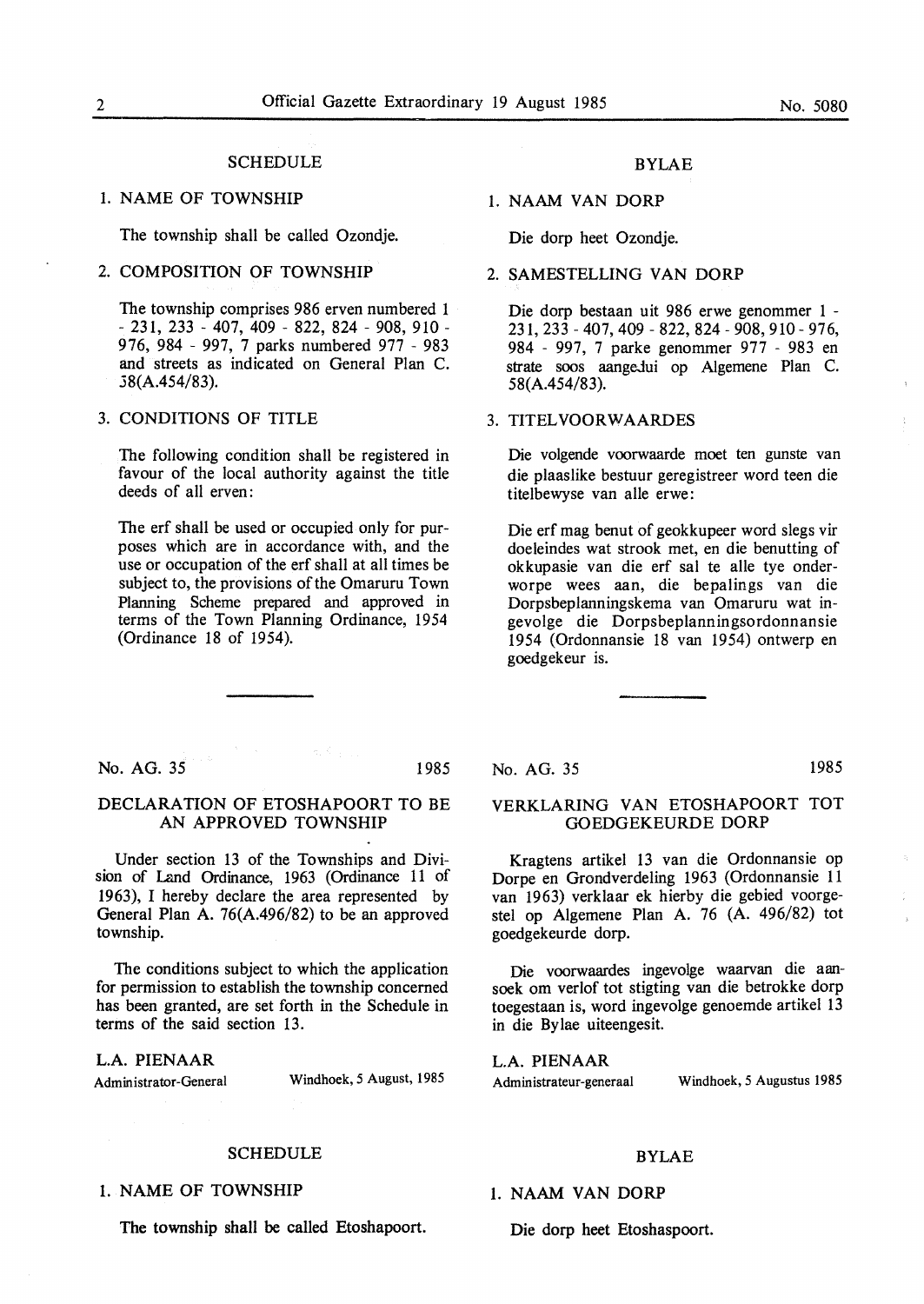#### 2. COMPOSITION OF TOWNSHIP

The township comprises 539 erven numbered 1 to 539, four open spaces numbered 540 to 543 and streets as indicated on General Plan A. 76(A.496/82).

#### 3. RESERVED ERVEN

The following erven are reserved as follows -

- (a) For the Government of the Territory: erven 97 and 399 for educational purposes.
- (b) For purposes of the local authority:

(i) Erven 395 and 400 for general municipal use.

(ii) Erven 401 and 539 for municipal hostels.

(iii) Erf 398 for recreational purposes.

(iv) Erf 396 for a municipal crèche.

#### 4. CONDITIONS OF TITLE:

- A. The following conditions shall be registered in favour of the local authority against the title deeds of all erven, other than those referred to in paragraph 3:
	- (1) It shall not be permissible to drill or excavate for water on the erf.
	- (2) No dairy, stable, cowshed, abattoir, piggery, bakery, sausage factory or any offensive trade whatsoever shall be established or conducted on the erf.

For the purposes of this paragraph "offensive trade" shall mean any of the trades, businesses, works or institutions mentioned in regulation l(a) of the Regulations promulgated under Government Notice 141 dated 10 November 1926, as amended.

- (3) Except with the permission of the local authority no bricks, tiles, earthenware pipes or any other articles of a like nature shall be made on the erf for any purpose other than the erection of a building on the erf.
- (4) No cattle, sheep, pigs, goats, baboons, monkeys, beasts of prey or draught animals shall be kept on the erf.

#### 2. SAMESTELLING VAN DORP

Die dorp bestaan uit 539 erwe genommer 1 tot 539, vier oop ruimtes genommer 540 tot 543 en strate soos aangedui op Algemene Plan A. 76(A.496/82).

#### 3. GERESERVEERDE ERWE

Die volgende erwe word soos volg gereserveer -

- (a) Vir die Goewerment van die Gebied: erwe 97 en 399 vir onderwysdoeleindes.
- (b) Vir doeleindes van die plaaslike bestuur:
	- (i) Erwe 395 en 400 vir algemene munisipale gebruik.
	- (ii) Erwe 401 en 539 vir munisipale hostelle.
	- (iii) Erf 398 vir ontspanningsdoeleindes.
	- (iv) Erf 396 vir 'n munisipale creche.

#### 4. TITELVOORWAARDES

- A. Die volgende voorwaardes moet ten gunste van die plaaslike bestuur geregistreer word teen die titelbewyse van alle erwe buiten die genoem in item 3:
	- (1) Op die erf mag nie na water geboor of gegrawe word nie.
	- (2) Geen melkery, stal, koeistal, abattoir, varkhok, bakkery, worsfabriek of enige hinderlike bedryf hoegenaamd mag op die erf aangebring of bestuur word nie.

Vir die doeleindes van hierdie paragraaf beteken "hinderlike bedryf' enigeen van die besighede, bedrywe, werke of inrigtings genoem in regulasie l(a) van die Regulasies afgekondig by Goewermentskennisgewing 141 van 10 November 1926, soos gewysig.

- (3) Buiten met die toestemming van die plaaslike bestuur mag geen stene, teëls, erdepype of enige ander artikels van soortgelyke aard vir enige ander doel as die oprigting van 'n gebou op die erf, op die erf gemaak word nie.
- (4) Geen beeste, skape, varke, bokke, bobbejane, ape, roof- of trekdiere mag op die erf aangehou word nie.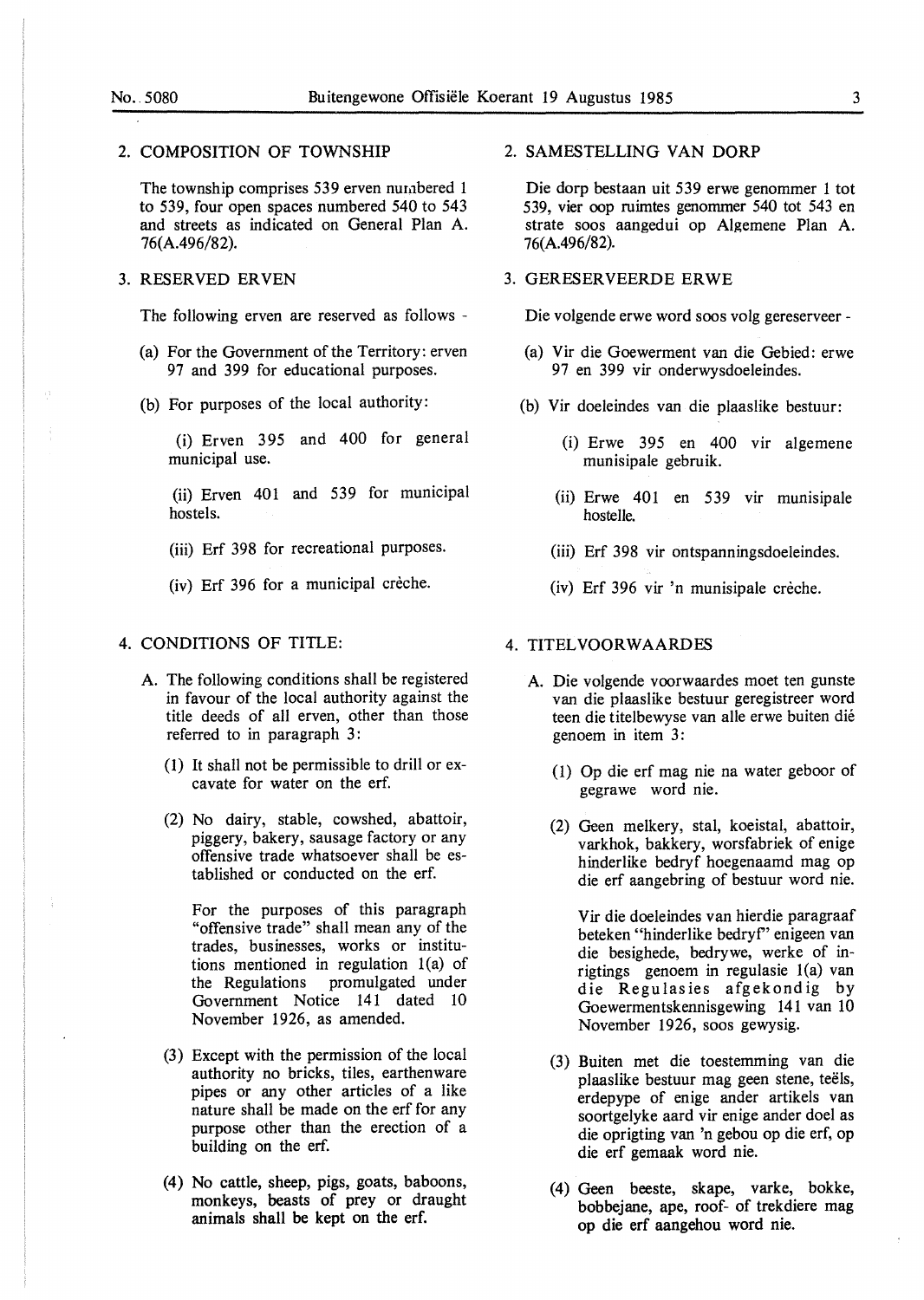(5) No buildings or structures or any portion thereof (except boundary walls, fences, fire walls and railway lines), as the case may be, shall be erected within 5 metres of any street boundary or within 3 metres of any lateral or rear boundary of the erf.

For the purposes of this paragraph "street boundary" shall mean any boundary common to a street, "lateral boundary" shall mean any boundary with at least one end on a street boundary and "rear boundary" shall mean any boundary other than a lateral or street boundary.

- (6) There shall be no obstruction or deviation of any natural course of stormwater over the erf, without the approval of the local authority.
- B. The following conditions shall be registered in favour of the local authority against the title deeds of the following erven:
	- (1) Erven 1 to 61, 63 to 96, 98 to 161, 165 to 178, 180 to 214, 230 to 308, 313 to 342, 347 to 359, 372 to 374, 376 to 379, 385, 386, 391 to 394,402 to 419, 453 to 470,474,481,482,490,491 and 496 to 538:
		- (a) The erf shall be used for residential purposes only.
		- (b) Only one building, designed and destined for occupation by only one family, with the necessary outbuildings, shall be erected on the erf.
		- (c) Subject to the provisions of paragraph (d), the buildings on the erf shall be occupied by one family only.
		- (d) Only one *bona fide* domestic servant who actually and exclusively performs his services on the erf, shall be permitted to reside on the erf or any portion thereof or to occupy it in any other manner.
	- (2) Erven 309 to 312, 343 to 346, 360 to 371, 380 to 384, 387 to 390, 423 to 451, 471 to 473, 475 to 480, 483 to 489 and 492 to 495:

(5) Geen geboue of strukture of enige deel daarvan (behalwe grensmure, omheinings, brandmure en spoorlyne), na gelang, mag binne 5 meter van enige straatgrens of binne 3 meter van enige sy- of agtergrens van die erf opgerig word nie.

Vir doeleindes van hierdie paragraaf beteken "straatgrens" enige grens gemeenskaplik met 'n straat, "sygrens" enige grens wat minstens een eindpunt op 'n straatgrens het, en "agtergrens" enige ander grens as 'n sy- of straatgrens.

- (6) Daar mag geen hindernis of verlegging van enige natuurlike stormwatergeleiding oor die erf wees sonder goedkeuring van die plaaslike bestuur nie.
- B. Die volgende voorwaardes moet ten gunste van die plaaslike bestuur geregistreer word teen die titelbewyse van die volgende erwe:
	- (1) Erwe 1 tot 61, 63 tot 96, 98 tot 161, 165 tot 178, 180 tot 214, 230 tot 308, 313 tot 342, 347 tot 359, 372 tot 374, 376 tot 3 79, 385, 386, 391 tot 394, 402 tot 419, 453 tot 470, 474, 481, 482, 490, 491 en 496 tot 538:
		- (a) Die erf mag slegs vir woondoeleindes gebruik word.
		- (b) Slegs een gebou, ontwerp en bestem vir bewoning deur slegs een gesin, met die nodige buitegeboue, mag op die erf opgerig word.
		- (c) Behoudens die bepalings van paragraaf (d), mag slegs een gesin die geboue op die erf bewoon.
		- (d) Slegs een *bona fide* huisbediende wat sy dienste werklik en uitsluitlik op die erf lewer, mag toegelaat word om op die erf of enige gedeelte daarvan te woon of dit op enige ander wyse te okkupeer.
	- (2) Erwe 309 tot 312, 343 tot 346, 360 tot 371, 380 tot 384, 387 tot 390, 423 tot 451, 471 tot 473, 475 tot 480, 483 tot 489 en 492 tot 495: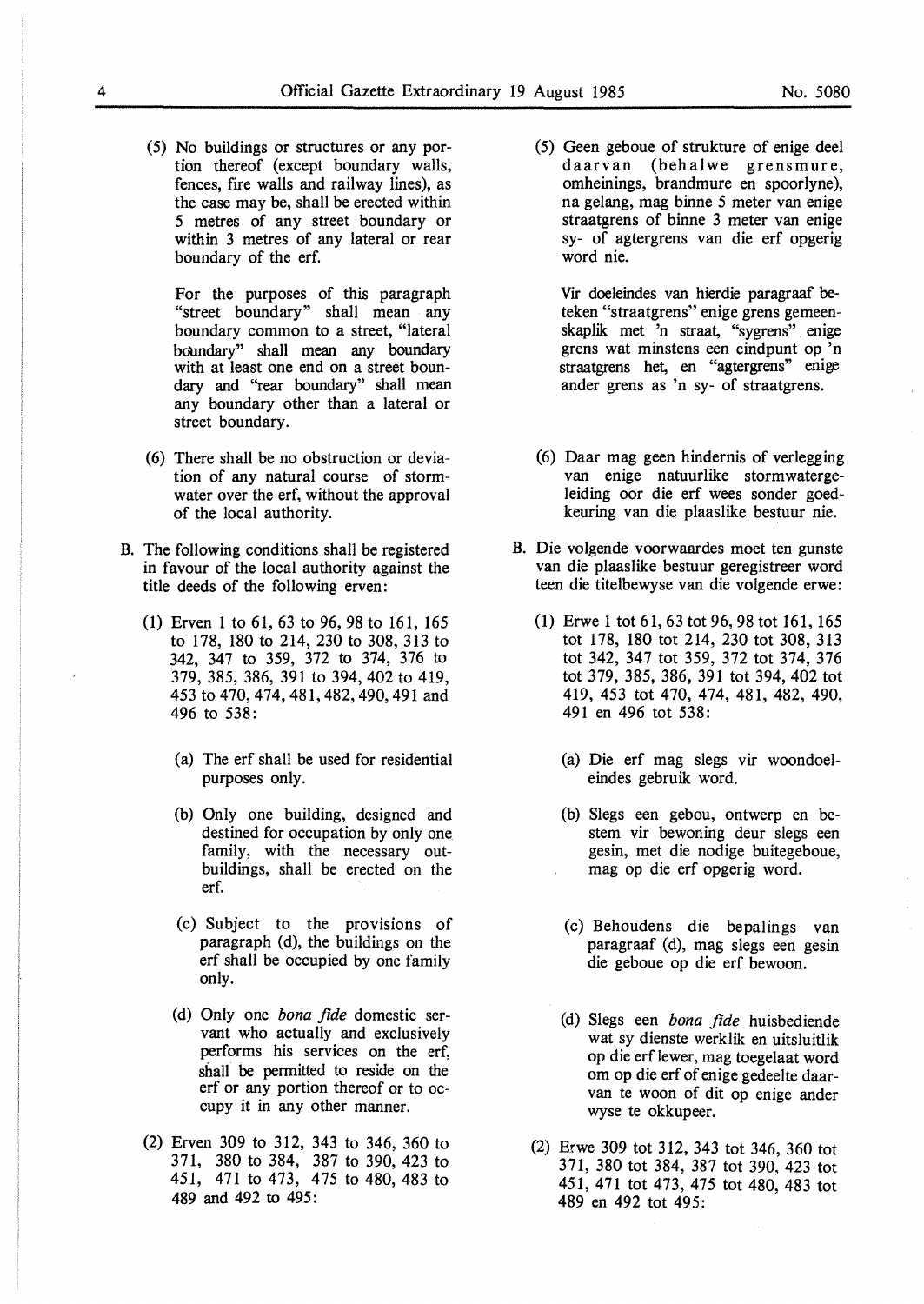- (a) The erf shall be used for residential purposes only.
- (b) Only one building, destined for residential purposes, consisting of or adapted into one or two residential units, with the necessary outbuildings, shall be erected on the erf.
- (c) If and as long as the building destined for residential purposes consists of or is adapted into -
	- (i) a single residential unit, it shall be occupied by one family only;
	- (ii) two separate residential units, each such residential unit shall be occupied by one family only.
- (d)' In respect of each residential unit which is occupied by a separate family not more than one *bonafide*  domestic servant who actually and exclusively performs his services on the erf, shall be permitted to reside on the erf or any portion thereof or to occupy it in any other manner.
- (3) Erven 164, 179 and 420 to 422:
	- (a) The erf shall be used for flat or group housing purposes only.
	- (b) Each separate residential unit shall be occupied by one family only.
	- (c) In respect of each residential unit which is occupied by a separate family not more than one *bonafide*  domestic servant who actually and exclusively performs his services on the erf, shall be permitted to reside on the erf or any portion thereof or to occupy it in any other manner.
- (4) Erven 162, 216 to 220 and 222 to 229:
	- (a) The erf shall, subject to the provisions of the provisio to paragraph (b), be used for business purposes only.
	- (b) Only one building, destined for business purposes, shall be erected on the erf: Provided that any
- (a) Die erf mag slegs vir woondoeleindes gebruik word.
- (b) Slegs een gebou bestem vir woondoeleindes, bestaande uit of ingerig as een of twee wooneenhede, met die nodige buitegeboue, mag op die erf opgerig word.
- (c) Indien en solank die gebou bestem vir woondoeleindes bestaan uit of ingerig is as -
	- (i) een enkele wooneenheid, mag dit deur slegs een gesin bewoon word;
	- (ii) twee afsonderlike wooneenhede, mag elke sodanige wooneenheid deur slegs een gesin bewoon word.
- (d) Ten opsigte van elke wooneenheid wat deur 'n afsonderlike gesin bewoon word, mag hoogstens een *bona fide* huisbediende wat sy dienste werklik en uitsluitlik op die erf lewer, toegelaat word om op die erf of enige gedeelte daarvan te woon of dit op enige ander wyse te okkupeer.
- (3) Erwe 164, 179 en 420 tot 422:
	- (a) Die erf mag slegs vir woonstel- of groepbehuisingsdoeleindes gebruik word.
	- (b) Elke afsonderlike wooneenheid mag deur slegs een gesin bewoon word.
	- (c) Ten opsigte van elke wooneenheid wat deur 'n afsonderlike gesin bewoon word, mag hoogstens een *bona fide* huisbediende wat sy dienste werklik en uitsluitlik op die erf lewer, toegelaat word om op die erf of enige gedeelte daarvan te woon of dit op enige ander wyse te okkupeer.
	- (4) Erwe 162, 216 tot 220 en 222 tot 229:
		- (a) Die erf mag, behoudens die bepalings van die voorbehoud by paragraaf (b), slegs vir besigheidsdoeleindes gebruik word.
		- (b) SJegs een gebou bestem vir besigheidsdoeleindes mag op die erf opgerig word: Met dien verstande